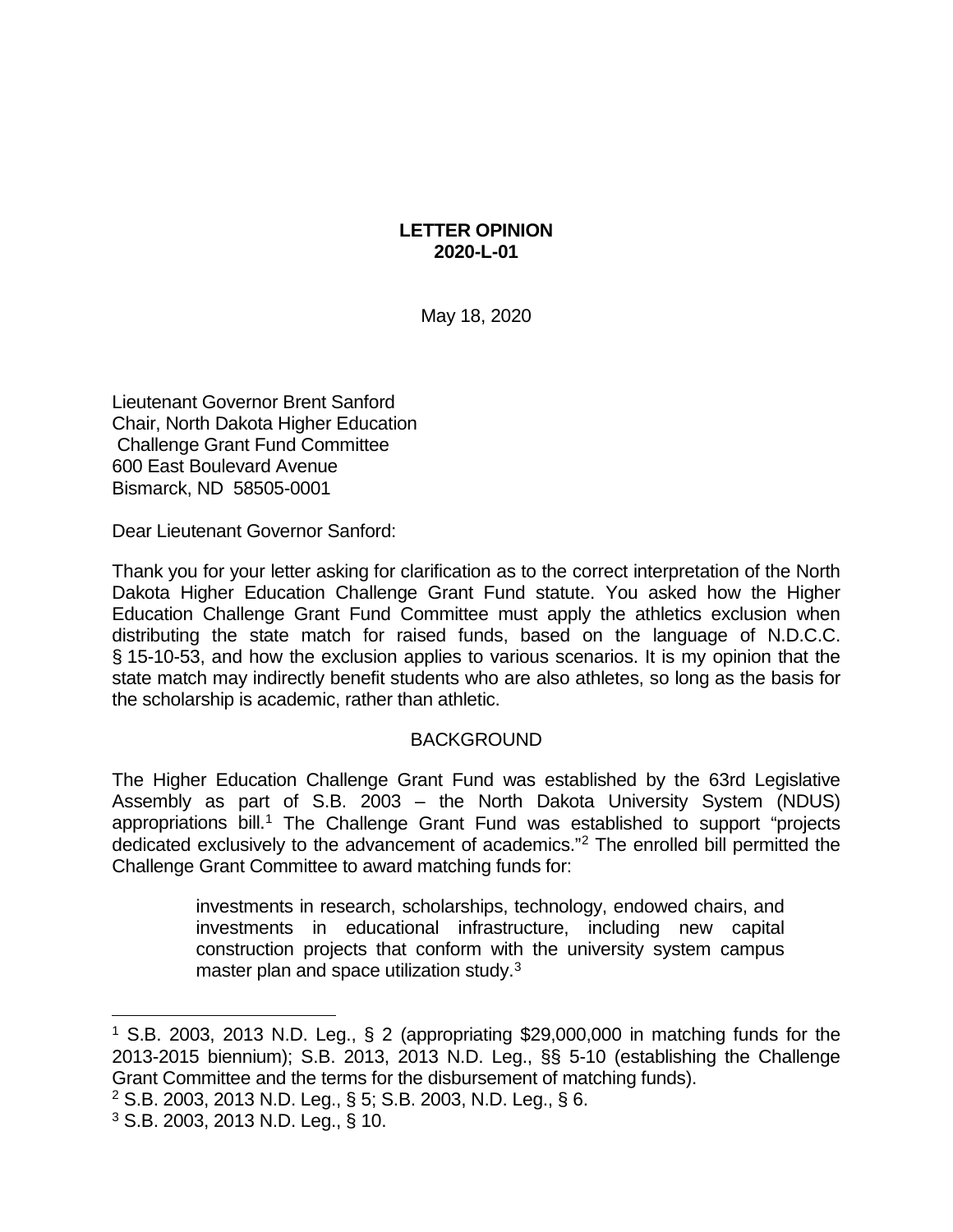This definition would form the basis for N.D.C.C. § 15-10-53. The statute included a June 30, 2015, sunset date, and the NDUS was instructed to report on how the money was used.<sup>[4](#page-1-0)</sup>

The 64th Legislative Assembly took up the Challenge Grant Fund during the 2015 legislative session. During hearings on H.B. 1151, concerns surfaced that Challenge Grant Fund match had been used to provide scholarships for athletes. This concern first appeared during a February 12, 2015, hearing before the Appropriations Committee, but the question was held over until more information could be gathered.<sup>[5](#page-1-1)</sup>

The provision was next discussed during a committee discussion on February 16, 2015, after which the language permitting use of matching funds for capital construction projects was removed and the language at issue was added:

> For purposes of Sections 15-10-48 through 15-10-52, projects dedicated to the advancement of enhanced academics include investments in research, scholarships, technology, endowed chairs, and investments in educational infrastructure, but *exclude scholarships intended solely for the benefit of athletics*, campus facility repair projects, and new capital construction projects. (Emphasis added.)[6](#page-1-2)

The language in question was not altered during the 65th and 66th Legislative Assemblies.<sup>[7](#page-1-3)</sup>

## ANALYSIS

You ask whether and how to interpret the provision of N.D.C.C. § 15-10-53 which provides that state matching funds available from the North Dakota Higher Education Grant Fund may not be used for "scholarships intended solely for the benefit of athletics." It is my opinion student athletes are eligible for matched academic scholarships, and therefore the state match may indirectly benefit athletics, so long as the basis for the scholarship is academic, rather than athletic.

The primary goal when interpreting a statute is to determine the legislative intent by first looking at the language of the statute.<sup>8</sup> It is only appropriate to look beyond the words of

<span id="page-1-0"></span> <sup>4</sup> S.B. 2003, 2013 N.D. Leg.

<span id="page-1-1"></span><sup>5</sup> *Hearing on H.B. 1151 Before the House Comm. on Approp.*, 2015 N.D. Leg. (Feb. 12).

<span id="page-1-2"></span><sup>6</sup> *Hearing on H.B. 1151 Before the House Comm. on Approp.,* 2015 N.D. Leg. (Feb. 16); *Hearing on H.B. 1151 Before the House Comm. on Approp.,* 2015 N.D. Leg. (Feb. 20). <sup>7</sup> N.D.C.C. § 15-10-53.

<span id="page-1-4"></span><span id="page-1-3"></span><sup>8</sup> *Nesdahl Survey'g & Eng'g v. Ackerland Corp.*, 507 N.W.2d 686, 688 (N.D. 1993) (citing, *e.g.*, *Kim-Go v. J.P. Furlong Enters., Inc.*, 460 N.W.2d 694, 696 (N.D. 1990)).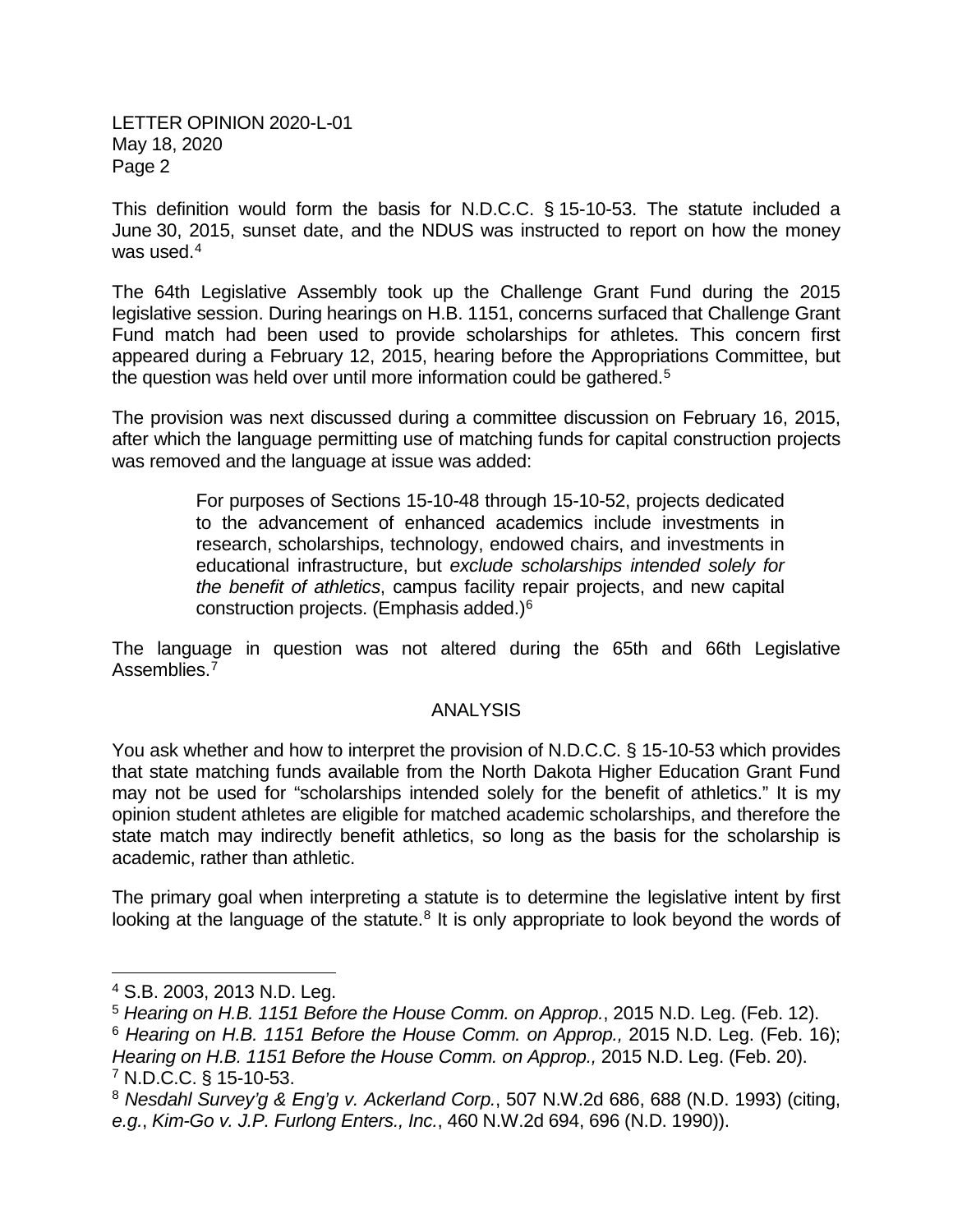the statute where the language is ambiguous.<sup>9</sup> When interpreting a statute, the words are to be understood according to their ordinary meaning,<sup>10</sup> based on their context.<sup>[11](#page-2-2)</sup> Statutes must be interpreted "to give meaning and effect to every word, phrase, and sentence," thus avoiding "constructions which would render part of the statute mere surplusage."[12](#page-2-3)

"Generally, the law is what the Legislature says, not what is unsaid."<sup>[13](#page-2-4)</sup> "It must be presumed that the Legislature intended all that it said, and that it said all that it intended to say. . . . that it made no mistake in expressing its purpose and intent."<sup>[14](#page-2-5)</sup> It is therefore inappropriate to "indulge in speculation as to the probable or possible qualifications which might have been in the mind of the legislature, but the statute must be given effect according to its plain and obvious meaning, and cannot be extended beyond it.["15](#page-2-6)

In N.D.C.C. § 15-10-53, the Legislature has created a distinction between scholarships which "advance[ ] . . . academics" and those which "solely . . . benefit . . . athletics."<sup>[16](#page-2-7)</sup> A literal reading of this language would imply that, so long as academics receives any benefit from a scholarship program, it is eligible for state matching funds. However, in context, that reading is not sensible, as scholarships go to "pay[ ] tuition regardless of who the student is, if they are a student athlete or not.["17](#page-2-8) All athletes at North Dakota's institutions of higher education are both students and athletes.<sup>[18](#page-2-9)</sup> As a result, every scholarship includes an academic benefit, so a literal construction would render the language at issue surplusage.

In the absence of a literal construction, there are multiple plausible readings of the statutory language, as your question indicates. The statute could be read to restrict the state match from: 1) all scholarships which would be provided to student athletes;

<span id="page-2-6"></span><sup>15</sup> *Dickinson*, 290 N.W. at 657.

<span id="page-2-0"></span> <sup>9</sup> *Nesdahl*, 507 N.W.2d at 689; N.D.C.C. § 1-02-39; <sup>s</sup>*ee also* N.D.C.C. § 1-02-05. ("When the wording of a statute is clear and free of all ambiguity, the letter of it is not to be disregarded under the pretext of pursuing its spirit.").

<span id="page-2-1"></span><sup>10</sup> *Kim-Go*, 460 N.W.2d at 696 (citing N.D.C.C. §§ 01-02-02, 01-02-03).

<span id="page-2-2"></span><sup>11</sup> N.D.C.C. § 01-02-03.

<span id="page-2-3"></span><sup>12</sup> *Sorenson v. Felton*, 793 N.W.2d 799, 803 (N.D. 2011) (quoting *State v. Laib*, 644 N.W.2d 878, 882 (N.D. 2002).

<span id="page-2-4"></span><sup>13</sup> *Little v. Tracy*, 497 N.W.2d 700, 705 (N.D. 1993).

<span id="page-2-5"></span><sup>14</sup> *Little*, 497 N.W.2d at 705 (citing *City of Dickinson v. Thress*, 290 N.W. 653, 657 (1940)).

<span id="page-2-7"></span><sup>16</sup> N.D.C.C. § 15-10-53.

<span id="page-2-8"></span><sup>17</sup> *Hearing on H.B. 1151 Before the Comm. on Approp.*, 2015 N.D. Leg. (Feb. 16) (Statement of Brady Larson).

<span id="page-2-9"></span><sup>18</sup> *Hearing on H.B. 1151 Before the Comm. on Approp., 2015 N.D. Leg. (Mar. 10)*  (Statement of Lt. Gov. Drew Wrigley). ("A student athlete must be two things: a student and an athlete. Someone must pay and the scholarships go to pay solely for the academic component . . . those dollars are going completely to education, which every student athlete has to have. It has to be paid for like any other student.").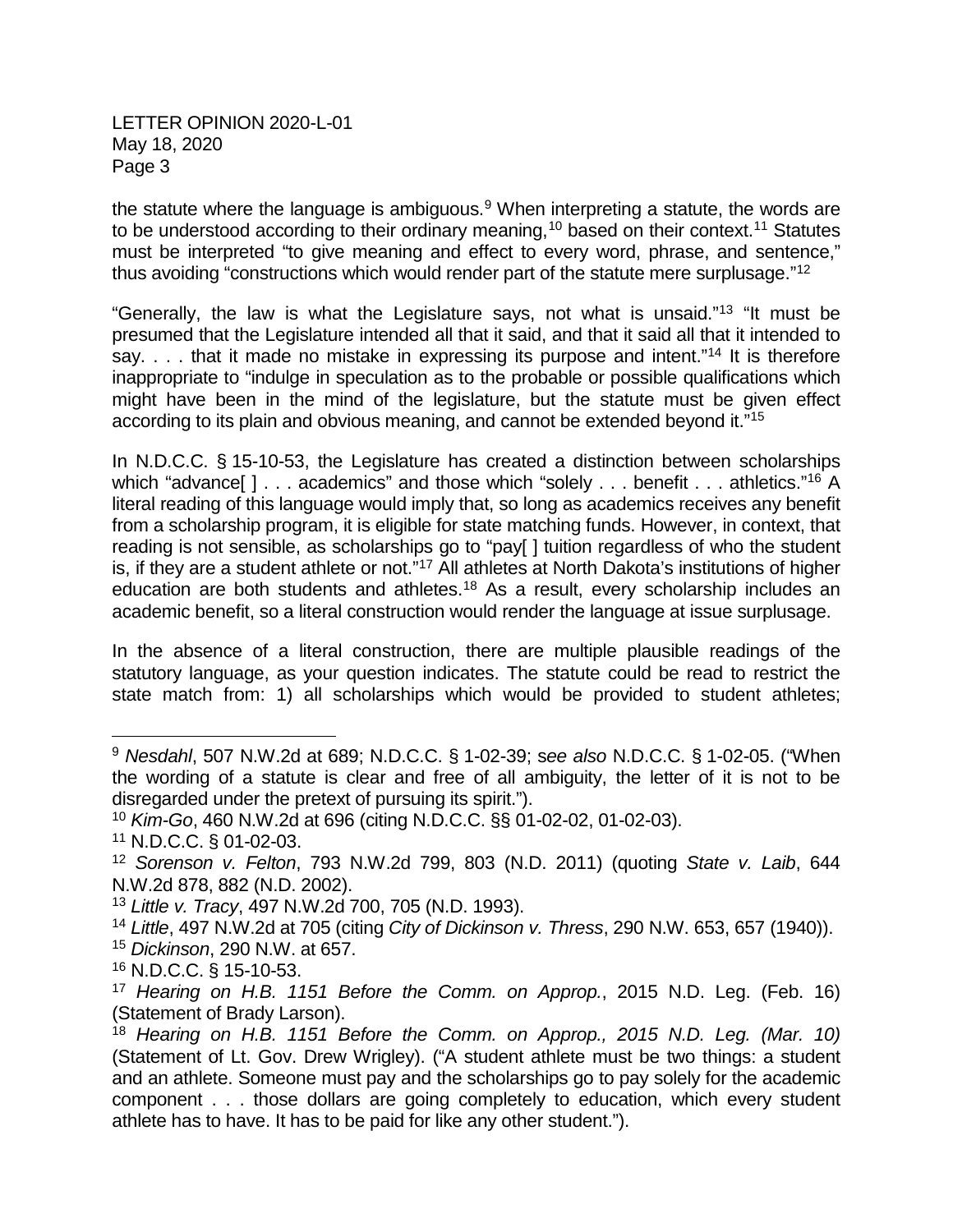2) scholarships that require athletic participation to be eligible; 3) scholarships where athletic participation is preferred; or 4) scholarships where the department recommending the scholarship is the athletics department. "When a statute's language is ambiguous because it is susceptible to differing but rational meanings," interpretation may be guided by "extrinsic aids, including legislative history, along with the language of the statute, to ascertain the Legislature's intent."[19](#page-3-0)

Here, the legislative history of N.D.C.C. § 15-10-53 is illuminating. The first discussion of the athletics exclusion appeared during the February 16, 2015, hearing of the Education and Environment Division of the House Appropriations Committee. During that hearing, legislators discussed how to best address scholarships for athletes.<sup>[20](#page-3-1)</sup>

The athletics exclusion was proposed by Representative Mark Dosch as part of H.B. 1151, who served on the Challenge Grant Fund Committee during the previous biennium.<sup>[21](#page-3-2)</sup> Representative Dosch was concerned that NDUS institutions had submitted athletics-based scholarships, and expressed his belief that the Challenge Grant should not be used for athletics.<sup>[22](#page-3-3)</sup> Representative Bob Martinson, who also served on the Challenge Grant Fund Committee during the prior biennium, explained that the point of the athletics exclusion was to make clear that scholarships must be academically-based to be eligible for the match, though student athletes may receive an eligible scholarship.<sup>[23](#page-3-4)</sup> The point of the Challenge Grant Fund was not to offer scholarships to entice athletes to attend an institution to play sports, according to Representative Martinson, but that there was no reason to bar a student athlete from receiving an otherwise-eligible scholarship.<sup>[24](#page-3-5)</sup> Chairman Monson made the point that many athletics departments have their own foundation to fund scholarships.<sup>[25](#page-3-6)</sup> After some debate about how to achieve this goal through legislative language, the athletics exclusion was approved by voice vote, in its current form, which was also approved by the full Appropriations Committee.<sup>[26](#page-3-7)</sup>

After H.B. 1151 was passed to the Senate, it was assigned to the Senate Education Committee, which held a first hearing on the bill on March 10, 2015. The bill was introduced by its primary sponsor, Representative Nathe, who agreed that students who

<span id="page-3-7"></span><sup>26</sup> *Id.*

<span id="page-3-0"></span> <sup>19</sup> *State v. Laib*, 644 N.W.2d 878, 882 (N.D. 2002) (citing *State v. Rambousek*, 479 N.W.2d 832, 834 (N.D. 1992)).

<span id="page-3-2"></span><span id="page-3-1"></span><sup>20</sup> *Hearing on H.B. 1151 Before the House Comm. on Approp.*, 2015 N.D. Leg. (Feb. 16). <sup>21</sup> *Id.*

<span id="page-3-3"></span><sup>22</sup> *Id.*

<span id="page-3-4"></span><sup>23</sup> *Id.*

<span id="page-3-5"></span><sup>24</sup> *Id.*

<span id="page-3-6"></span> $25$  *Id.*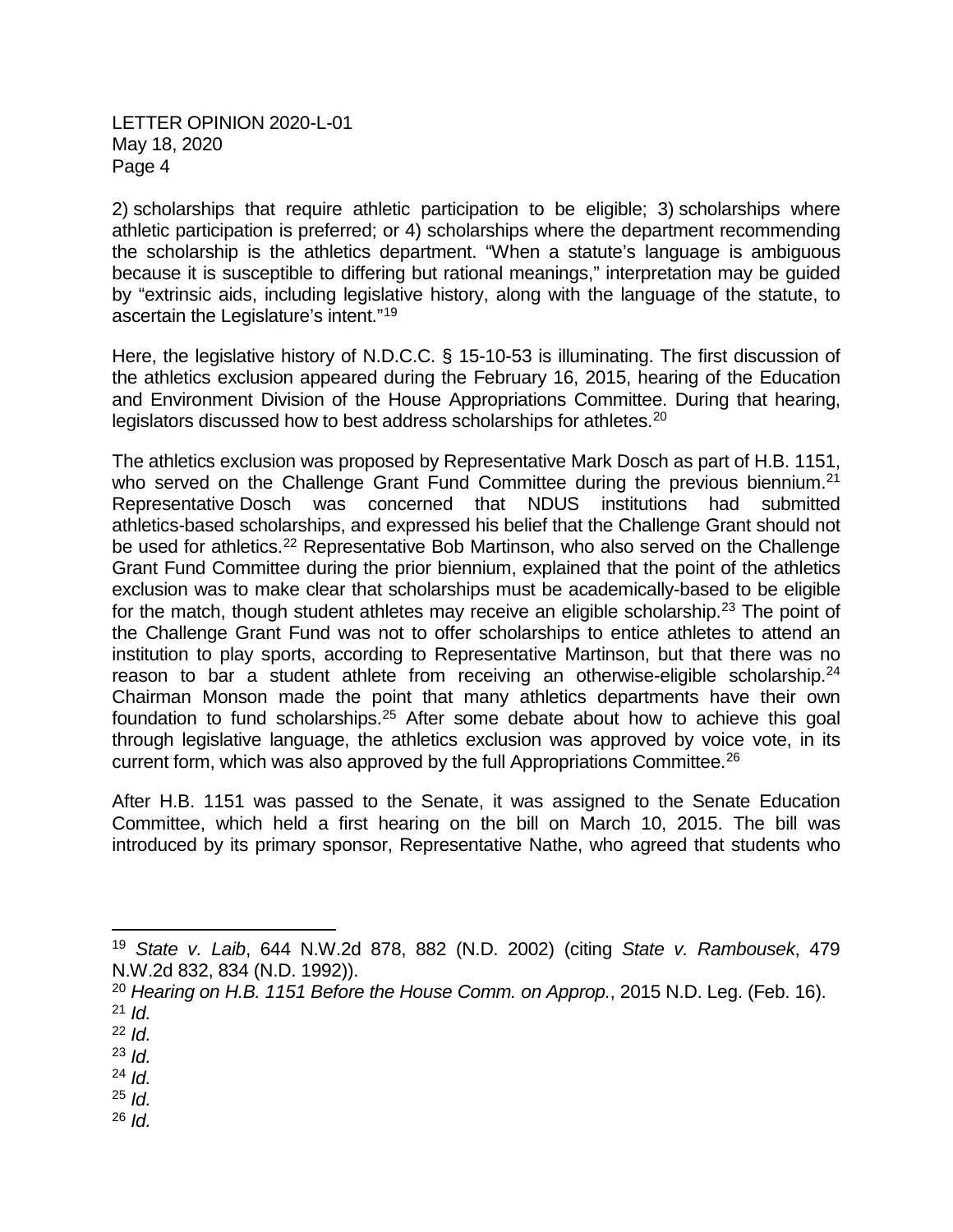are athletes should not be barred from receiving a matched scholarship.<sup>[27](#page-4-0)</sup> Chairman Flakoll emphasized, based on contemporary consultation with Legislative Council, that scholarships based on academics would be eligible for the match, even if the student was also an athlete.[28](#page-4-1)

Lieutenant Governor Drew Wrigley, the chair of the Challenge Grant Committee, testified that the athletics exclusion would "discriminate against student athletes.["29](#page-4-2) When Senator Oban stated her reading of the language was that it did not bar student athletes from receiving eligible scholarships, Lieutenant Governor Wrigley agreed.<sup>[30](#page-4-3)</sup> The written testimony of Lloyd Halvorson, Vice President of Academic and Student Affairs at Lake Region State College made a similar point.<sup>[31](#page-4-4)</sup> The Senate Education Committee later approved a "Do Pass" recommendation on H.B. 1151, with one unrelated amendment.<sup>32</sup>

Later, when H.B. 1151 came before the Senate Appropriations Committee on March 27, 2015, Lieutenant Governor Wrigley responded to questions about the functioning of the athletics exclusion from Senator Heckaman, one of the Senators on the Challenge Grant Committee:

> It's a good question; I don't know whether they would have to go through and call that out. I think the house languages said to exclude scholarships exclusively intended to promote athletics. It's clear what the House was trying to do; I don't think they accomplished it with their language but [our] committee has never sought to split hairs, it's clear they don't want athletic scholarships themselves named to go to the students. When you say exclusively for the promotion of athletics, that's not what the scholarships are for so we could parse that. But we aren't going to; if the legislative judgment is to extract those, we won't be sponsoring programs through the athletic program.<sup>[33](#page-4-6)</sup>

Later, North Dakota State University President Dean Bresciani emphasized, similar to Lieutenant Governor Wrigley's testimony before the Senate Education Committee, that making matched scholarships based on academics unavailable to students who happen to

<span id="page-4-0"></span> <sup>27</sup> *Hearing on H.B. 1151 Before the Senate Comm. on Educ.*, 2015 N.D. Leg. (Mar. 10) (Statement of Rep. Nathe).

<span id="page-4-1"></span><sup>28</sup> *Hearing on H.B. 1151 Before the Senate Comm. on Educ.*, 2015 N.D. Leg. (Mar. 10).

<span id="page-4-2"></span><sup>29</sup> *Hearing on H.B. 1151 Before the Senate Comm. on Educ.*, 2015 N.D. Leg. (Mar. 10) (Statement of Lt. Gov. Wrigley).

<span id="page-4-3"></span><sup>30</sup> *Id*.

<span id="page-4-4"></span><sup>31</sup> *Hearing on H.B. 1151 Before the Senate Comm. on Educ.*, 2015 N.D. Leg. (Mar. 10) (Written Statement of Lloyd Halvorson).

<span id="page-4-6"></span><span id="page-4-5"></span><sup>32</sup> *Hearing on H.B. 1151 Before the Senate Comm. on Educ.*, 2015 N.D. Leg. (Mar. 11). <sup>33</sup> *Hearing on H.B. 1151 Before the Senate Comm. on Approp.*, 2015 N.D. Leg. (Mar. 27) (Statement of Lt. Gov. Wrigley).